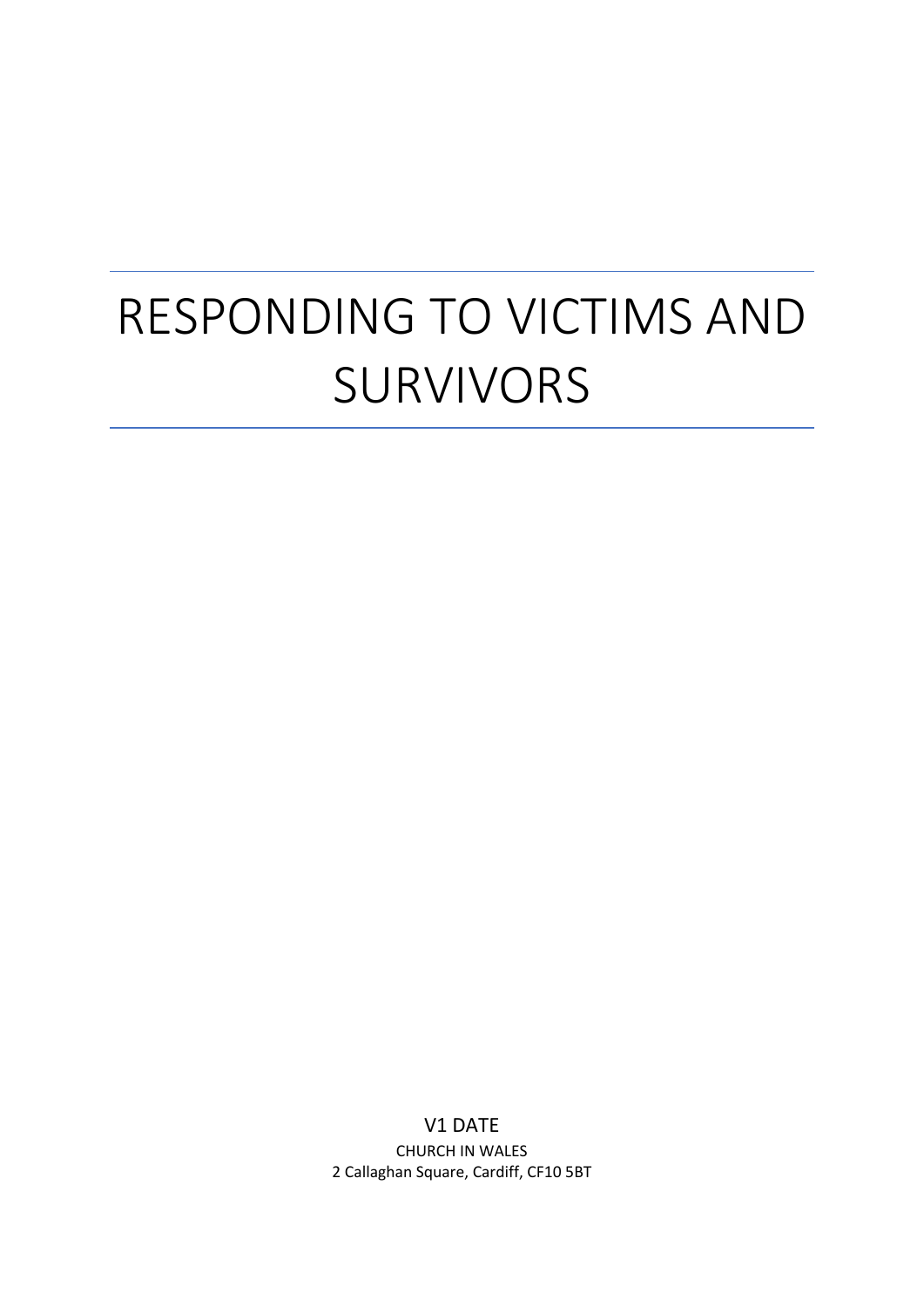## **Table of Contents**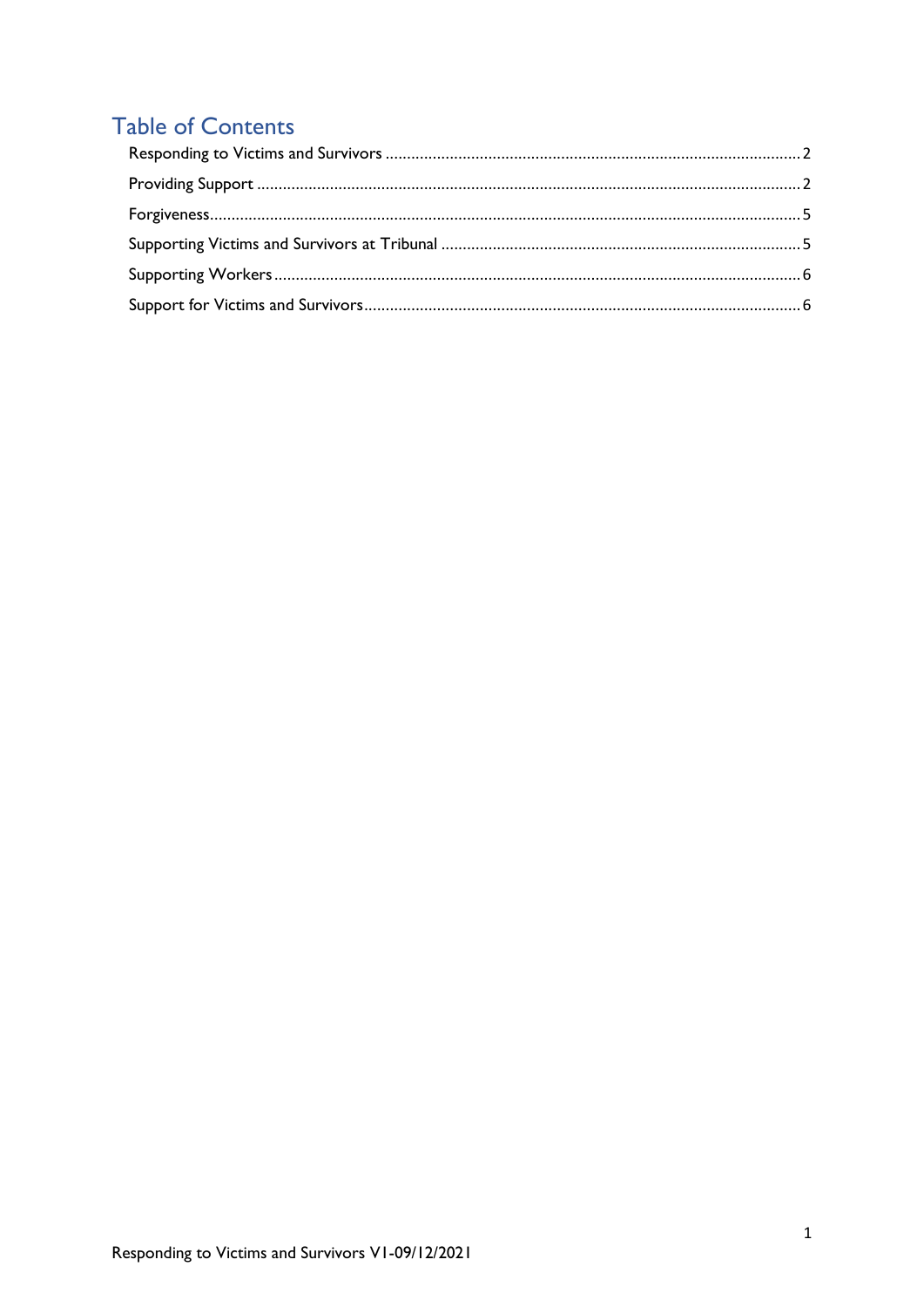#### <span id="page-2-0"></span>Responding to Victims and Survivors

The Church in Wales recognises the need to minister sensitively and considerately to victims and survivors of all forms of abuse and harm, whether current or non-recent. The Church is committed to the provision of appropriate and supportive pastoral care for victims and survivors, their families and anyone else affected by association. In particular, anyone who has suffered abuse within the Church will be listened to with compassion and humility, provided with a safe environment in which to reflect on their experience and offered support and care to meet their needs.

The sense of healing from the pain and trauma of abuse and harm is important for victims and survivors and those who seek to minister alongside them have a potentially important role to play in providing support in the recovery of victims and survivors. Each individual's journey is unique to them, and the things that are important, that help them and that provide them with hope and sustenance will be different in every case. In seeking to provide this care and support, it is essential that the voice of the victim or survivor is heard and that their knowledge of their own experience informs our response.

It is important for the Church in Wales to acknowledge that some abuse and harm is perpetrated by clergy and others in positions of responsibility within the Church, and to recognize that victims and survivors sometimes have received an inadequate response when reporting abuse or seeking support from our churches. In doing so, we seek to open the way for creating communities that are safe enough for all to belong, and where victims and survivors can relate their experiences, confident that they will be heard and receive pastoral care and support.

Some victims and survivors of abuse have experienced further trauma when they have sought help in their healing journey. In some cases, and possibly with the best of intentions, people in churches have attempted to impose healing rituals or prayers on the person seeking help. Imposing anything or mistaking acquiescence for informed consent is always inappropriate, lacking in compassion and understanding and has the potential to re-traumatise an individual. It fails to recognise the importance of ensuring they have control over what happens to them, how they might be touched and by whom. On rare occasions further abusive acts have also occurred from the person seeking to offer care or healing.

However, for many the church has an important role to play in helping victims and survivors process and understand what has happened and supporting their healing journey. Good practice in pastoral care and guidelines in safeguarding need to apply to all situations where healing prayer, healing practices and deliverance ministry are offered in church life. The quality of pastoral care, personal conduct and ministry in these circumstances needs to be of the highest standard and follow principles of agreed best practice.

#### <span id="page-2-1"></span>Providing Support

A victim or survivor who chooses to talk about their experience might be sharing information that has been reported previously, including to the police or other statutory authorities. On some occasions, a victim or survivor might be disclosing information about abuse or harm for the first time and this must be treated with particular care and sensitivity.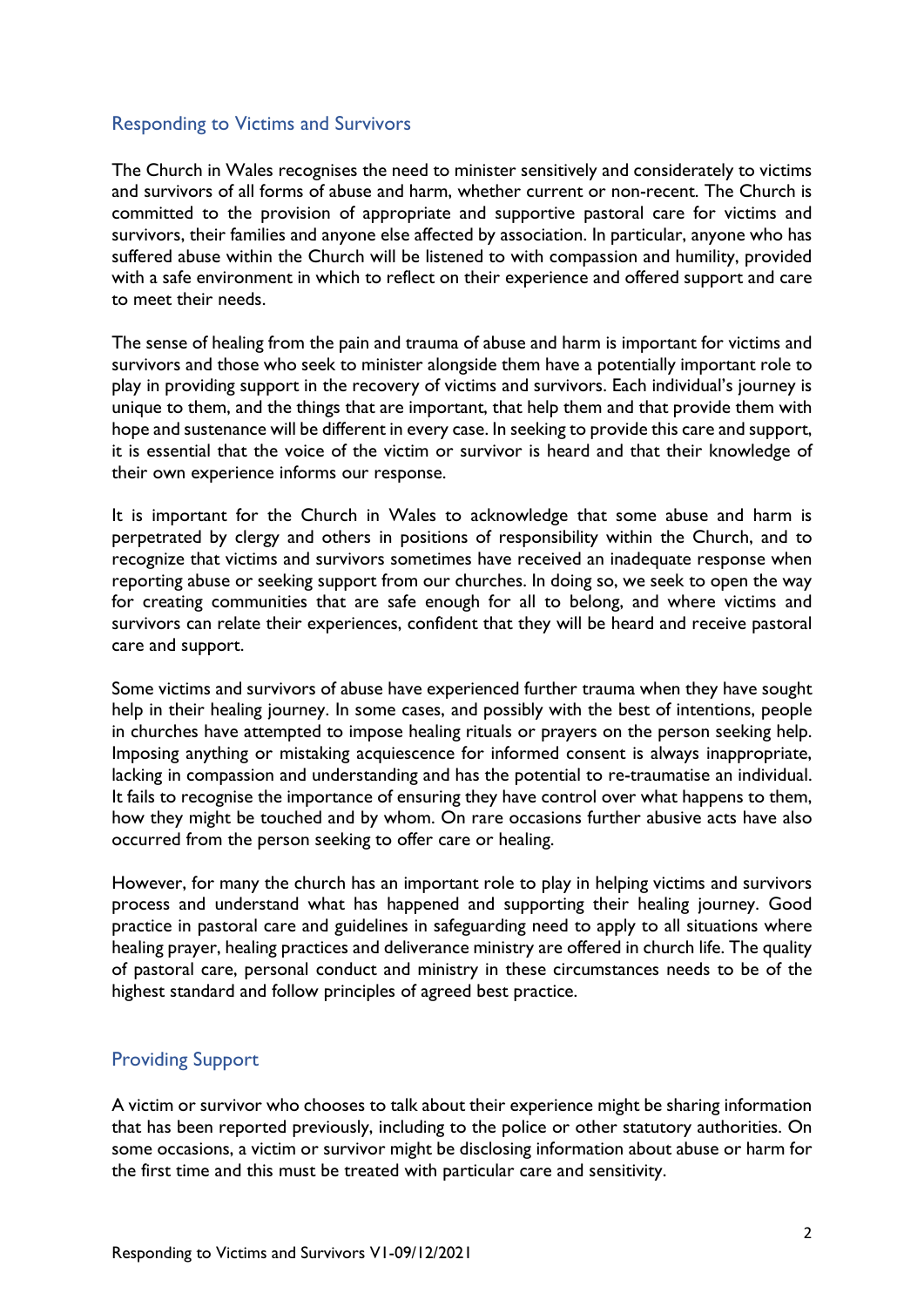Anyone who has survived abuse is likely to have considerable strength but also might have significant and complex needs. The victim or survivor's experience and pathway to recovery is particularly complex when abuse is perpetrated by those they have trusted and even more challenging when their abuser has held a position of spiritual or moral responsibility. When abuse has taken place within the church context the victim or survivor's recovery may include the challenging process of re-establishing a relationship with the faith community and with God.

In seeking to provide support and pastoral care, it is important that the Church has some understanding of the difficulty that a victim or survivor might have in speaking about their experience.

There may be many reasons why the victim or survivor has not spoken about their abuse before:

- fear that their concerns will not be heard or accepted
- concern that it may cause problems for their family
- feelings of shame or even responsibility for the abuse
- fear that they might be blamed for raising the issue
- concern that reporting abuse will damage the Church
- fear that it may damage their relationship with the church
- fear of the abuser

Deciding when, how and why to disclose abuse is a personal matter and the victim or survivor must be heard, taken seriously and supported on their own terms.

Victims and survivors are not to blame for what happened to them.

It is important to distinguish between non-recent abuse that occurred in the past, including in the victim or survivor's childhood, and abuse that has occurred much more recently or continues to occur at the time of the disclosure.

The Provincial Safeguarding Team can be contacted for advice and support in relation to responding to disclosures of abuse or harm, whether non-recent or contemporary.

**If you have information about a safeguarding situation where a child or adult is in immediate danger or requires urgent medical attention, please call the emergency services now on 999 – DO NOT DELAY.**

**If you think that a child or adult is at risk of harm but is not in immediate danger, please call the [local authority](https://www.wlga.wales/welsh-local-authority-links) social services department.**

A person will disclose or share information about their abuse only when they feel safe and that they can trust the person to whom they are talking. It is not always possible to anticipate or control the situation or circumstances in which the disclosure occurs but there are things that can encourage the victim or survivor to talk and to feel supported: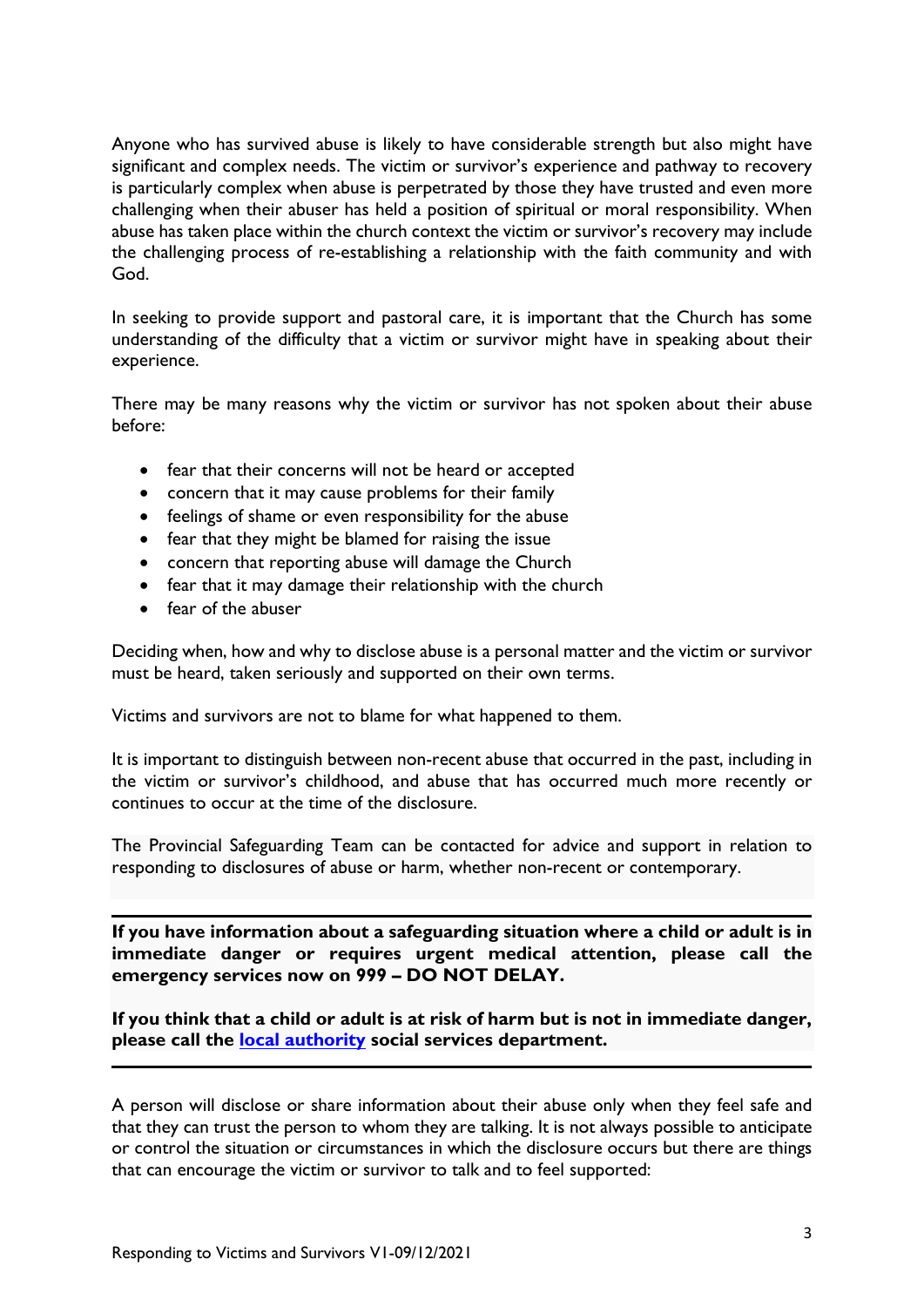#### • Time and Place

It is always best to let a victim or survivor speak when and where they are ready, but it might be possible to consider issues of safety, privacy, and confidentiality. Be mindful of the possible need for the victim or survivor to meet away from church-related surroundings and the consider the choice of where to talk carefully.

• Confidentiality

Confidentiality is important in gaining trust, but it is essential that the victim or survivor is made clear about the limits and boundaries on confidentiality and the possible need to report any ongoing risk of harm or abuse of a child or adult at risk

• Privacy

It should be explored with the victim or survivor whether it is appropriate to meet alone or whether another person should be present.

• Expectations

It is important to ascertain what the victim or survivor is expecting and to explore how that might be achieved.

- Hearing the disclosure
	- o try to stay calm and to avoid showing shock or upset
	- o accept what the victim or survivor is saying and show that you take them seriously
	- o listen without judgement and allow the person to tell their story
	- o try not to interrupt or prompt the victim or survivor to say more
	- o seek clarification of facts but do not ask leading questions
	- o reassure the victim or survivor that it was right to disclose
	- o agree what you will do next
- Next steps

It is important to agree what will happen next, which might include taking immediate action to prevent further harm, seeking advice and support from the Provincial Safeguarding Team and/or signposting the victim or survivor to appropriate sources of specialist care. Ensure that the victim or survivor has a consistent point of contact. **Under no circumstances make any attempt to contact an alleged abuser.** If the disclosure is made by a child, efforts must be made to contact a Provincial Safeguarding Officer, before the child leaves in case immediate action is required.

• Consent

If the victim or survivor is an adult disclosing abuse that occurred when they were an adult, the action you take will, in most cases, require the consent of the individual. Adult victims and survivors should be encouraged to report their abuse, with support from the church if necessary, but should not be disempowered by taking away their control of the situation. However, if an adult victim or survivor discloses abuse that they experienced while still a child, it might be necessary to report the abuse to the police even without the consent or participation of the victim or survivor and advice must be taken from a Provincial Safeguarding Officer as soon as possible. Similarly, advice should be taken if the adult disclosing abuse appears to have impaired capacity to make informed decisions in relation to the abuse. A child disclosing their own abuse, or the abuse of another child must always be reported to a Provincial Safeguarding Officer and referred to the police and social services. Children disclosing abuse should be told that the information will be shared with trusted adults for their protection.

• Recording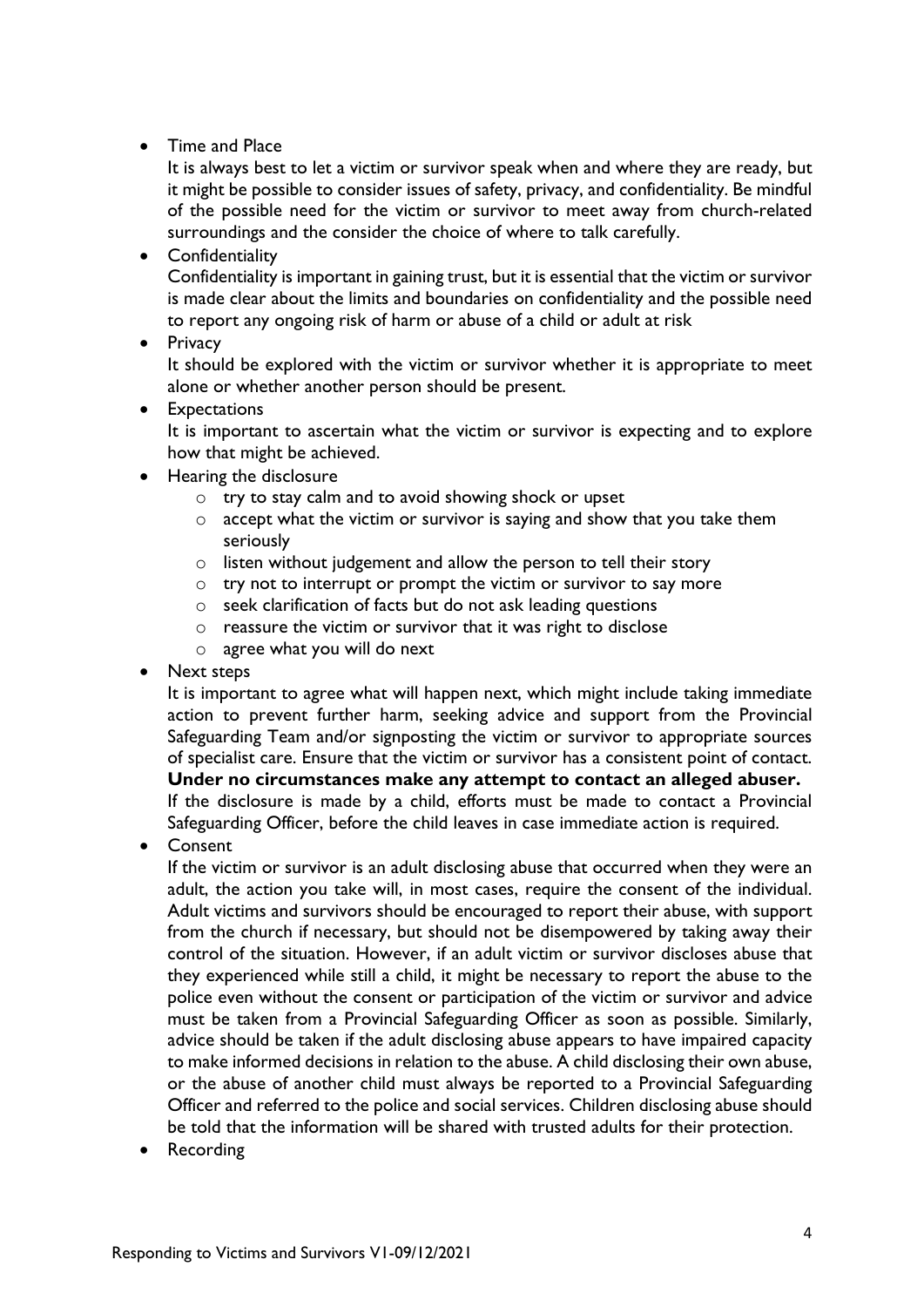It is essential that a detailed and accurate record of a disclosure of abuse is made as soon as possible following the disclosure, using the exact words of the victim or survivor as far as possible. The account must be signed, dated, and retained securely for sharing with the Provincial Safeguarding Team.

#### <span id="page-5-0"></span>Forgiveness

Forgiveness is a gift from God (Col. 1:14) and brings us to a deeper experience of God's love. It is also a complex issue especially for those who have been abused. Survivors or victims of abuse ought not to be urged to forgive unconditionally when they are not able to make this decision. The dynamics of power in pastoral encounters must be acknowledged so that survivors or victims do not feel disempowered and unable therefore to reflect on their experiences. It is therefore inappropriate to suggest to a victim or survivor of abuse that they have failed if they do not forgive their abuser or that their progress will be impaired or imperilled. Forgiveness is a deeply personal matter. For some, it will be an important aspect of their healing and will bring peace and closure. For others, it might be judged either unnecessary or even inappropriate because the abuser has not shown remorse. Everyone will need to journey at their own pace and in a way which is manageable. The question of forgiveness is one which a victim or survivor may wish to explore in conversation with a Christian skilled in listening and pastoral care. The Church in Wales is able to provide such support, but no victim or survivor should be made to feel that this is necessary.

Care must be taken to ensure that the victim or survivor feels welcome and supported in their church, particularly when the harm or abuse they experienced is known within the congregation, perhaps following the arrest of an abuser. It is essential that the church community does not speculate on the abuse or in any way blame the victim or survivor for speaking out about their experience.

The church is called to provide a safe space in which people can discover peace, acceptance and a loving welcome.

### <span id="page-5-1"></span>Supporting Victims and Survivors at Tribunal

Where victims and survivors are asked to engage in internal processes such as giving evidence at tribunals, it is important that they are offered support at every level. Should they be requested to attend a tribunal they should be given the opportunity to take a supporter with them and to have their needs met. They should be protected from direct contact with their abuser or alleged abuser at any such meetings, unless they specifically request otherwise, in which case the situation must be managed safely and sensitively.

The welfare needs of victims and survivors throughout these processes should be paramount and their needs discussed at the outset.